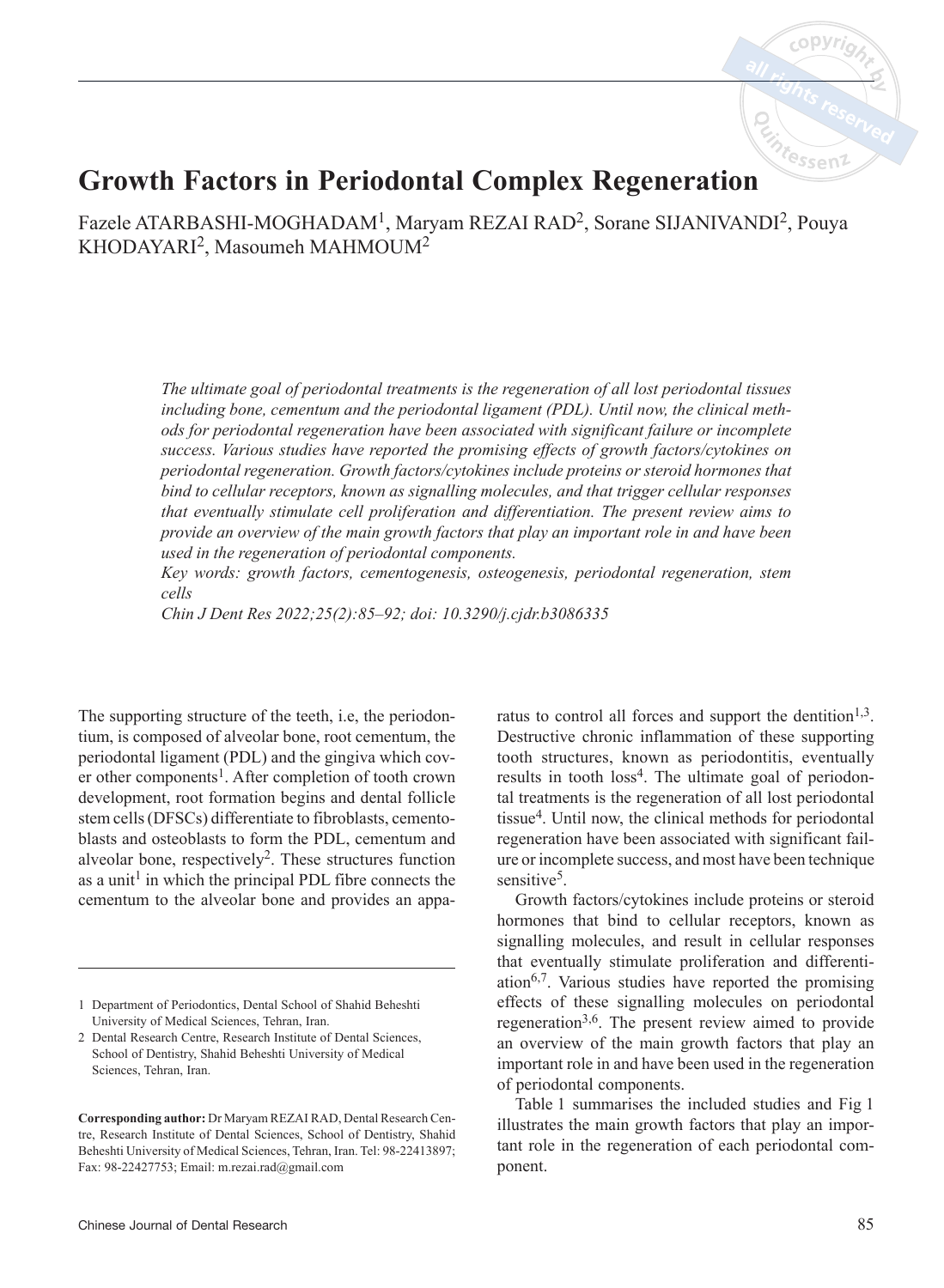| <b>Location</b> | <b>Growth factor</b> | <b>Effect</b>                                                                                                                |
|-----------------|----------------------|------------------------------------------------------------------------------------------------------------------------------|
| <b>Bone</b>     | <b>BMPs</b>          | BMP-7 induces PDLSCs and DFSCs towards the osteoblast/cementoblast in a dose- and times $\oplus$ N $^2$                      |
|                 |                      | dependent manner <sup>14</sup> .                                                                                             |
|                 |                      | BMP-7 increases the expression of osteoblastic genes in human gingiva-derived MSCs <sup>16</sup> .                           |
|                 |                      | BMP-9 promotes osteogenesis in DFSCs <sup>17</sup> .                                                                         |
|                 |                      | BMP-2, 6 and 7 increase biomineralisation of hPDLSCs <sup>18</sup> .                                                         |
|                 |                      | The most pronounced induction of biomineralisation of hPDLSCs occurs in BMP-6 <sup>18</sup> .                                |
|                 | <b>PTH</b>           | Regulates the differentiation of DFSCs into osteoblasts <sup>19,21</sup> .                                                   |
|                 | <b>IGF</b>           | Increases the volume of newly formed bone following tooth extraction <sup>26</sup> . Promotes osteogenic differen-           |
|                 |                      | tiation and osteogenesis but decreases the odontogenic differentiation and dentinogenesis capacity <sup>62</sup> .           |
|                 | Vit D                | Stimulates osteoblastic differentiation with the subsequent increase of bone mineral matrix depos-                           |
|                 |                      | ition $27,30$ .                                                                                                              |
| Cementum        | <b>EMD</b>           | Affects both proliferation and differentiation of PDLSCs <sup>32-34</sup> . Induces DFSCs towards the cementoblast           |
|                 |                      | phenotype <sup>38</sup> . Induces the formation of cementum-like structures on teeth affected by periodontal                 |
|                 |                      | disease $40$ .                                                                                                               |
|                 | <b>PTH</b>           | Is essential for cementoblast differentiation <sup>54,55</sup> . Improves the stability of tooth movement by promoting       |
|                 |                      | periodontal regeneration <sup>56</sup> .                                                                                     |
|                 | CP-23                | Differentiates both DFSCs and PDLSCs to the cementoblast lineage <sup>52,53</sup> .                                          |
|                 | <b>BMP</b>           | BMP-7 mediates cementogenesis of PDLSCs and DFSCs in a dose- and time-dependent manner <sup>14,49</sup> .                    |
|                 |                      | BMP-3 inhibits BMP-2 mediated osteoblastic differentiation and enables maintenance of the PDL and                            |
|                 |                      | root cementum $44,47$ .                                                                                                      |
| PDL             | FGF <sub>2</sub>     | Decreases the expression of osteo/cementogenic markers in hPDLCs <sup>59,70</sup> . Increases the expression                 |
|                 |                      | of teno/ligamentogenic markers in PDLSCs <sup>59</sup> . Induces PDLSCs towards fibroblastic differentiation and             |
|                 |                      | inhibits mineralisation <sup>60</sup> . Stimulates and maintains the fibroblastic feature in hPDLSCs <sup>59</sup> .         |
|                 | $TGF-B$              | TGF- $\beta$ 1 suppresses the proliferation of PDL cells and contributes to fibroblastic differentiation <sup>71</sup> , and |
|                 |                      | increases tenomodulin but decreases scleraxis <sup>59</sup> . TGF- $\beta$ 3 enhances periodontal tissue regeneration        |
|                 |                      | significantly <sup>67</sup> .                                                                                                |
|                 | <b>PDGF</b>          | PDGF-BB enhances mitogenesis and matrix biosynthesis in PDLSCs <sup>74,77</sup> , and enhances alveolar bone                 |
|                 |                      | formation and cementogenesis in large periodontal bone defects $75$ .                                                        |

Table 1 Growth factors used in periodontal complex regeneration.

BMP, bone morphogenic protein; CP-23, human cementum protein 1 (also CEMP-1); DFSCs, dental follicle stem cells; EMD, enamel matrix derivative; FGF2, fibroblast growth factor 2; hPDLSCs, human PDL stem cells; IGF, insulin-like growth factor; MSCs, mesenchymal stem cells; PDGF, platelet-derived growth factor; PDLScs, PDL stem cells; PTH, parathyroid hormone; TGF-β, transforming growth factor β; Vit D, vitamin D.

#### **Growth factors used in alveolar bone regeneration**

#### *Bone morphogenetic proteins (BMPs)*

Bone morphogenetic proteins (BMPs) are multifunctional growth factors that are so-called due to their osteoinductive properties and are part of the transforming growth factor-beta (TGF-β) superfamily which enhances mineralisation in several tissues<sup>8</sup>. The effect of BMPs in bone formation occurs through their involvement in the differentiation of mesenchymal stem cells (MSCs) and osteoprogenitors to osteoblasts<sup>9</sup>. BMPs can also recruit endogenous MSCs and osteoblasts to defect sites<sup>10</sup>. Over 20 types of BMPs have been shown to differentiate MSCs into osteoblasts; however, the most potent factors among them include BMP-2, 4, 6, 7, 9 and  $13^{9,11}$ . In a study by Cheng et  $al<sup>12</sup>$  on different types of BMPs on the osteogenic activity of MSCs and osteoblastic cells, it was shown that BMP-2, 6 and 9 may play an important role in inducing osteoblast differentiation of MSCs. BMPs have been found to regulate the differentiation of MSCs mainly through Smad proteins<sup>13</sup>. Moreover, BMPs can function in the form of heterodimers, including BMP-4/7, 2/7 and 2/6/99.

Açil et al<sup>14</sup> found that BMP-7 induces osteoblast/cementoblast differentiation of PDL stem cells (PDLSCs) and DFSCs in a dose- and time-dependent manner. In a similar study, they indicated that compared to DFSCs, PDLSCs exhibited a slightly higher response to BMP-7<sup>15</sup>. Lee et al<sup>16</sup> evaluated the effects of shortterm application BMP-7 on human gingiva–derived MSCs and recorded increased expression of target genes for osteoblastic differentiation. Li et  $al<sup>17</sup>$  showed that DFSCs transfected with BMP-9 could significantly promote osteogenesis. Hakki et  $al^{18}$  demonstrated the regulatory effect of BMPs on the proliferation, mineralisation and expression of bone/mineralised tissue-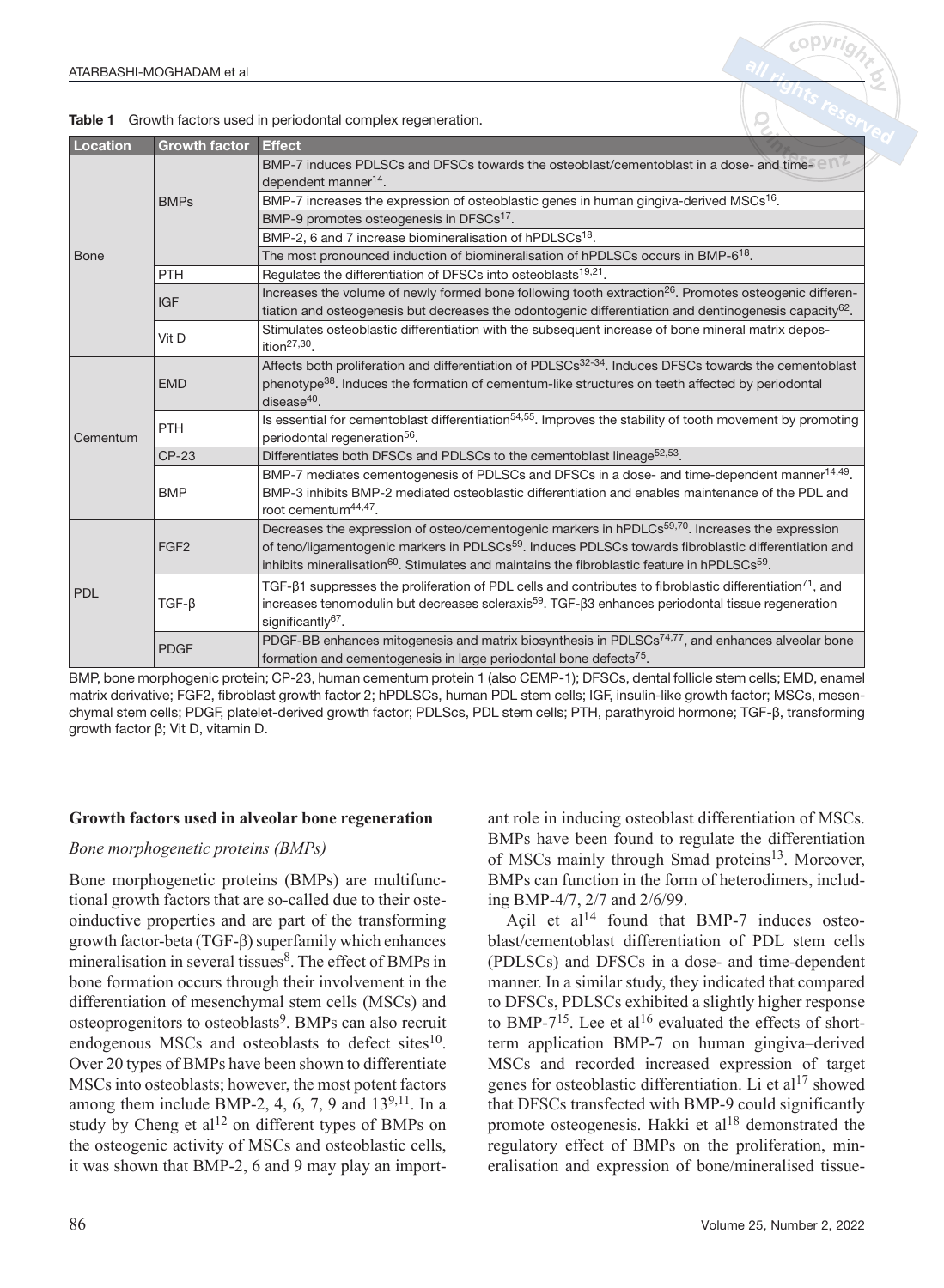Fig 1 The main growth factors that play an important role in the regeneration of each periodontal component. (a) Healthy periodontium; (b) destroyed periodontium due to periodontitis. The red arrow shows growth factors related to PDL regeneration, the grey arrow indicates growth factors related to regeneration of cementum, and the brown arrow shows growth factors related to alveolar bone regeneration. AL, alveolar bone; BMPs, bone morphogenic proteins; C, cementum; CP-23, human cementum protein 1 (also CEMP-1); EMD, enamel matrix derivative; FGF2, fibroblast growth factor 2; IGF, insulin-like growth factor; PDGF, platelet-derived growth factor; PTH, parathyroid hormone; TGF-β, transforming growth factor β; Vit D, vitamin D.



associated genes in human PDLSCs in a time and dose-dependent manner. They suggested that BMP-2, 6 and 7 are potent regulators for gene expression and biomineralisation of human PDLSCs; however, the effect of BMP-6 on mediating the mineralisation of human PDLSCs was superior to BMP-2 and  $7^{18}$ .

#### *Parathyroid hormone (PTH)*

Both parathyroid hormone (PTH) and PTH receptor (PTHrp) are important signals that regulate osteoblastic differentiation<sup>8</sup>. PTHrp is required for several different regulations of enchondral bone development, differentiation of bone precursor cells and development of craniofacial tissues.

The dental follicle, which is involved in tooth eruption and alveolar bone regeneration, has been found to express a large amount of PTH19. Klingelhöffer et  $al<sup>19</sup>$  showed that PTH participates in the early phase of osteogenic differentiation in DFSCs. The PTH-PTHrp autocrine signal maintains the physiological cell fates of DFSCs to establish the functional periodontal attachment apparatus and orchestrates tooth eruption<sup>20</sup>. Moreover, Pieles et al<sup>21</sup> reported that PTH supports the expression of BMP-2, which is strongly involved in the osteogenic differentiation of DFSCs.

## *Insulin-like growth factor (IGF)*

Insulin-like growth factor (IGF) is signalling through type 1 receptor that stimulates cell proliferation, function and survival of osteoblasts<sup>22</sup>. IGF-1 can regulate osteogenic differentiation in an endocrine, paracrine or autocrine manner which is regulated by a family of six IGF binding proteins (IGFBPs). IGFBP-3 and 5 have been shown to stimulate the actions of IGF-1, whereas IGFBP-1, 2, 4 and 6 are known inhibitors of IGF 1 in  $bone<sup>23</sup>$ .

In a study by Wang et  $al^{24}$ , stem cells from the apical papilla (SCAPs) treated with IGF-1 showed an increase in osteogenic differentiation; however, the odontogenic differentiation and dentinogenesis capacity of SCAPs was reduced significantly. A similar study by Feng et  $al<sup>25</sup>$  showed that IGF-1 triggers early-stage osteogenic differentiation and maintains the later-stage osteogenic differentiation of dental pulp stem cells (DPSCs). IGF-1 was also administrated following tooth extraction in a diabetic rat model, and the results showed that IGF-1 not only increased new bone formation but also normalised the expression of glucose transporter 1 in diabetic rats<sup>26</sup>.

#### *Vitamin D (Vit D)*

Vitamin D (Vit D) is crucial for bone mineralisation as well as maintenance of calcium homeostasis. It has also been shown to play an important role in the proliferation and differentiation of MSCs to osteoblasts $27,28$ . Vit D is an important regulator of Runt-related transcription factor 2 (RUNX2), with which it cooperates in inducing the expression of osteocalcin, which is also a key protein that regulates osteoblastic differentiation<sup>29</sup>. Posa et al<sup>30</sup> showed that Vit D treatment increases osteogenic differentiation of tooth bud stem cells (DBSCs).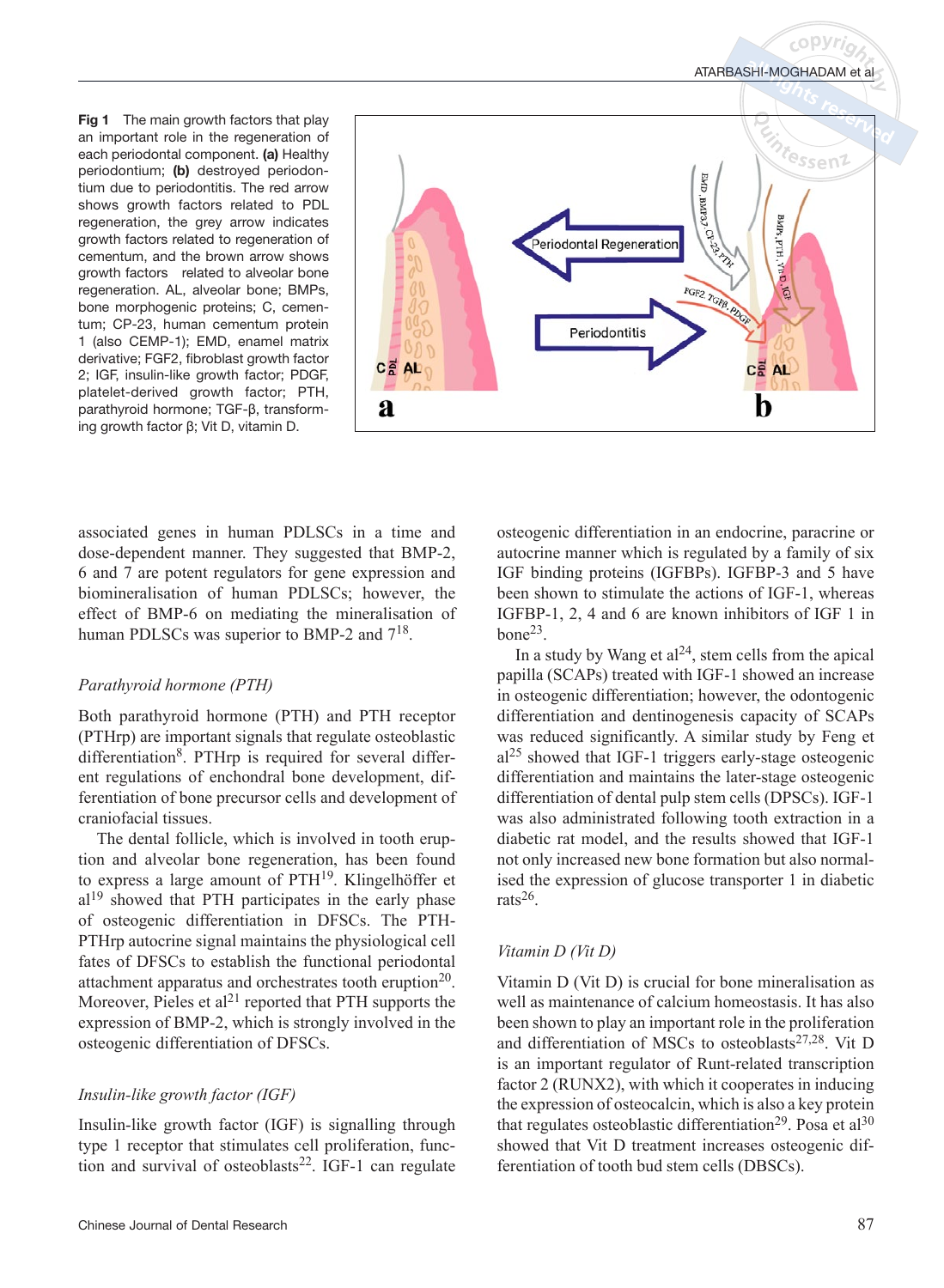#### **Growth factors used in cementum regeneration**

#### *Enamel matrix derivative (EMD)*

Enamel matrix derivative (EMD) is an enamel matrix extract that mainly contains amelogenins, which have been shown to be involved not only in formation of enamel but also in that of the periodontal attachment $31$ . Several studies have illustrated the effect of EMD on the proliferation and differentiation of PDLSCs $32-34$ . Davenport et al<sup>32</sup> showed that in the presence of EMD, human PDL fibroblasts differentiate to cells more similar to cementoblasts than fibroblasts. The amelogenins can form an insoluble extracellular matrix that has a high affinity for collagens and hydroxyapatite<sup>35,36</sup>, and histological evaluation has shown that it can form acellular cementum which is essential for PDL fibre attachment<sup>37</sup>. Kenmour et al<sup>38</sup> found that EMD induced human DFSCs towards the cementoblastic phenotype through BMPdependent pathways. Moreover, two in vivo studies confirmed that new cementum was formed following administration of  $EMD<sup>39,40</sup>$ . Bosshardt et al<sup>40</sup> showed that EMD can induce the formation of cementum-like structures on teeth affected by periodontal disease.

## *BMPs*

BMPs are best known for their potential in osteoblastic differentiation<sup>41,42</sup>; however, several studies have indicated the effect of BMP-7 and BMP-3 on cementoblastic differentiation<sup>41,43-48</sup>. Bozic et al<sup>43</sup> showed the BMP-7 mechanism induces differentiation and mineralisation of cementoblasts, and does so via inducing procollagen COOH-terminal proteinase enhancer 1 (PCPE1) and BMP-1. Torii et  $al^{49}$  showed that BMP-7 mediates cementogenesis of PDLSCs via activation of protein tyrosine phosphatase-like, member A/cementum attachment protein (PTPLA/CAP) and cementum-derived protein (CEMP1). Similarly, it has been shown that BMP-7 can induce cementoblast differentiation of PDLSCs and DFSCs in a dose- and time-dependent manner $14$ . In the analysis of tooth development by Aberg et  $al^{50}$ , it was reported that BMP-3 is involved in cementum development. Another study showed that BMP-3 inhibits BMP-2–mediated osteoblastic differentiation<sup>44</sup>. The negative regulation of BMP-3 in mineralisation enables the maintenance of the PDL between bone and root cementum $47$ .

## *Cementum-derived protein (CEMP1)*

CEMP1, also known as CP23, is well-known as a key marker for cementoblast differentiation; however, it has been shown to be expressed not only in cementoblasts, but also in PDLSCs<sup>51</sup>. An immunohistological evaluation by Alvarez-Pérez et al<sup>52</sup> showed the distribution of CEMP1 throughout the entire root surface, including acellular and cellular cementum, cementocytes and cells located near the blood vessels in the PDL. Further studies showed that the application of CEMP1 on both DFSCs and PDLSCs differentiate them to the cementoblast lineage, indicating that CEMP1 is a key protein in cementoblast differentiation<sup>52,53</sup>.

## *PTH*

PTH, which is involved in mediating several important biological actions, such as endochondral bone development, promotes cementogenesis in a protein kinase A (PKA) and extracellular signal-regulated mitogenactivated protein kinase 1/2 (ERK1/2)-dependent manner50,54. It has been speculated that PTH could promote cementoblastic differentiation and cementogenesis<sup>50</sup>. Most of the cells expressing PTH are in the dental follicle and on the root surface. The deletion of this peptide receptor (PPR) in these progenitors leads to failure of eruption and significantly truncated roots lacking PDLs. PPR is likely to orchestrate cementoblast differentiation of the progenitors, as the PPR-deficient cells fail to form the acellular cementum, and rather form irregular cellular cementum on the root surface. This phenotype can be interpreted as accelerated and disordered differentiation<sup>55</sup>. Li et al<sup>56</sup> showed that intermittent PTH administration could promote cementogenesis and regeneration of the tooth root caused by resorption.

## **Growth factors used in PDL regeneration**

## *Fibroblast growth factor 2 (FGF2)*

Fibroblast growth factor 2 (FGF2), also known as the basic FGF, is a heparin-biding cytokine that plays a role in the inflammatory phase as an anti-inflammatory cytokine, and the proliferative phase of wound healing57. Its angiogenic and fibrous tissue forming activity, along with its ability to stimulate proliferation and differentiation of MSCs, make it suitable to be used in wound healing and periodontal regeneration<sup>57,58</sup>.

Hyun et  $al^{59}$  showed have shown that FGF2 acts as a signalling molecule and increases the expression of scleraxis and tenomodulin, early and late teno/ligamentogenic markers, respectively, in human PDLCs<sup>5</sup> and that FGF2 decreases the expression of osteo/cementogenic markers on hPDLCs and has an antagonist effect on BMPs. A similar observation was made by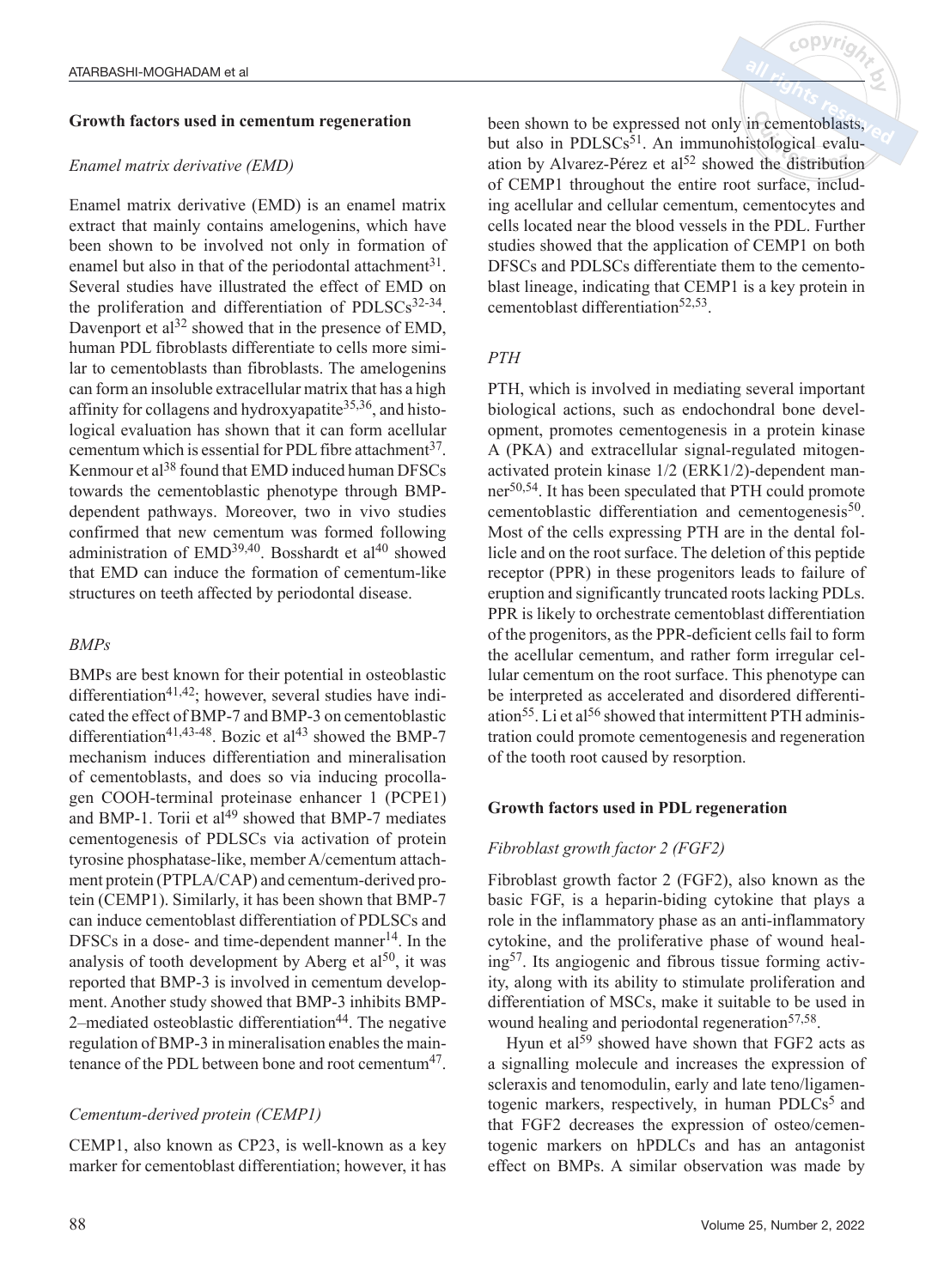Murakami et  $al^{60}$ , who found that FGF2 decreased collagen 1 (COL1) expression and calcification. It therefore appears that FGF2 guides human PDLSCs towards fibroblastic differentiation and inhibits mineralisation; however, administration of FGF2 in combination with BMP-2 was found to enhance bone regeneration both in vitro and in vivo $61,62$ .

Nagayasu-Tanaka et  $al^{63}$ , in a dog model, showed that periodontal regeneration in the presence of FGF2 was revealed to promote disappearance of blood clots and granulation tissue formation, which are replaced rapidly with new bone; thus, bone formation is more accelerated. Besides, the vascularised connective tissue with tight collagen fibres on the root surface extends coronally from the existing PDL and forms new cementum and PDL with Sharpey's fibres. Rapid dense connective tissue formation in the presence of FGF2 maintains gingival tissue at higher levels and consequently creates a regenerative space and inhibits further periodontal collapse. The clinical application of FGF2 shows its effectiveness in bone regeneration of periodontal defects; however, there is still a lack of clinical attachment $64,65$ .

# *TGF-β*

TGF-β is a superfamily of growth factors with multifunctional effects. Its role in wound healing occurs through its effect on cell proliferation, differentiation and migration. Three isoforms, i.e., TGF-β1, 2 and 3, with significant homology have been detected for TGF-β. It has been reported that the isoforms 1 and 3 which signal through the same receptor complex, TGF-β receptor type II (TβRII)<sup>66</sup>, play roles in periodontal regeneration<sup>67,68</sup>.

TGF-β1 has long been recognised as a prerequisite for the differentiation of myofibroblasts that play a key role in the remodelling and reconstruction of connective tissue by the secretion and organisation of the extracellular matrix and by endowing tissue with contractile forces<sup>69</sup>. Moreover, Fujii et al<sup>70</sup> showed the exclusive distribution of TGF-β1 throughout the PDL tissues and proved that the amount of TGF-β1 in PDL tissues is greater than that in pulp tissues or alveolar bone tissues, indicating the important physiological role played by TGF-β1 in PDL cells.

TGF-β1 has been shown to suppress the proliferation of PDL cells, while its upregulation of actin alpha 2 (ACTA2), COL1 and fibrillin-1 encoding gene (FBN1) contributes to their fibroblastic differentiation71. Besides, TGF-β1 has been shown to increase tenomodulin but decrease scleraxis<sup>59</sup>. Hence, subsequent administration of TGF-β1 after FGF2 on

the differentiation of PDLSCs into fibroblastic cells has been suggested to accelerate the regeneration of functional periodontium71. TGF-β3 is of particular interest due to its association with dermal wound and tendon healing promotion without fibrotic scar formation<sup>72</sup>. TGF-β3 has been shown to enhance the proliferation and early differentiation of MSCs into osteoblasts, chondrocytes, adipocytes and tendon cells<sup>66</sup>. In a study by Moshaverinia et al<sup>72</sup>, in a mouse model, PDLSCs and gingival stem cells encapsulated in TGF-β3–loaded RGD-modified alginate microspheres showed the successful differentiation of given cells into tendon-like tissue.

# *Platelet-derived growth factor (PDGF)*

Platelets can produce and release growth factors and cytokines involved in angiogenesis, inflammation and immune response which eventually enhance tissue repair. PDGF is one of the growth factors stored in platelets<sup>73</sup> that are actively involved in tissue regeneration and wound healing<sup>74</sup>. Various studies have confirmed the effect of PDGF on the proliferation of PDL fibroblasts<sup>75-77</sup>. Three different forms of PDGF, i.e., PDGF-AA, PDGF-AB and PDGF-BB, have been identified74,78. Of these, the efficacy of PDGF-BB in both soft and hard tissue regeneration of the periodontium has been demonstrated most clearly. Studies have shown that PDGF-BB is the most effective form, enhancing PDL cell mitogenesis and matrix biosynthesis<sup>74,77</sup>. Jin et al75 also demonstrated enhanced alveolar bone formation and cementogenesis in large periodontal bone defects using gene therapy with a mode of PDGF-BB delivery in vivo. Furthermore, the use of PDGF-BB in combination with IGF79 or FGF74 has been shown to improve periodontal regeneration.

## **Conclusion**

Optimal periodontal regeneration includes restoration of all periodontium components, i.e., alveolar bone, cementum and PDL. Knowledge regarding specific growth factors and cytokines involved in regeneration of each of them may serve as a basis for development of the therapeutic methods targeting all periodontium components. Future studies in this field should be dedicated to designing a combination of these factors in a single smart delivery system and evaluating the effectiveness of their periodontal complex regeneration.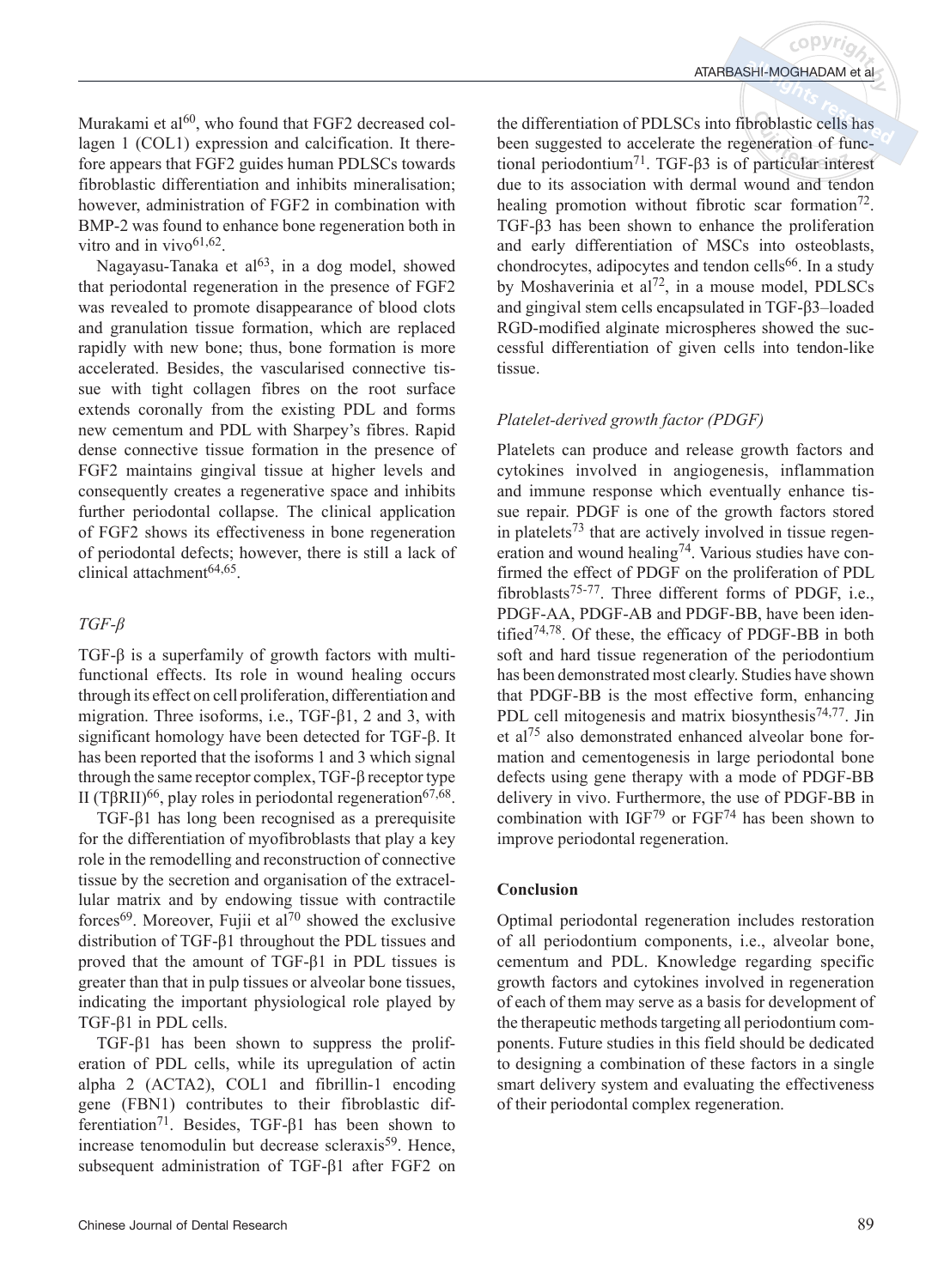## **Acknowledgements**

The authors thank Melika Tofighi for her assistance with Fig 1. They also thank the Research Institute of Dental Research of Shahid Beheshti University of Medical Sciences, Tehran, Iran.

## **Conflicts of interest**

The authors declare no conflicts of interest related to this study.

## **Author contribution**

Drs Fazele ATARBASHI-MOGHADAM and Maryam REZAI RAD contributed to the data analysis; Drs Soran SIJANIVANDI, Pouya KHODAYARI and Masoumeh MAHMOUM were involved in the data gathering. All authors contributed to the writing and editing of the manuscript.

(Received Feb 4 2021; accepted Dec 14, 2021)

## **References**

- 1. Cho MI, Garant PR. Development and general structure of the periodontium. Periodontol 2000 2000;24:9–27.
- 2. de Jong T, Bakker AD, Everts V, Smit TH. The intricate anatomy of the periodontal ligament and its development: Lessons for periodontal regeneration. J Periodontal Res 2017;52:965–974.
- 3. Ripamonti U. Developmental pathways of periodontal tissue regeneration: Developmental diversities of tooth morphogenesis do also map capacity of periodontal tissue regeneration? J Periodontal Res 2019;54:10–26.
- 4. Ivanovski S. Periodontal regeneration. Aust Dent J 2009;54(suppl 1): S118–S128.
- 5. Cortellini P, Tonetti MS. Clinical concepts for regenerative therapy in intrabony defects. Periodontol 2000 2015;68:282–307.
- 6. Smith PC, Martínez C, Cáceres M, Martínez J. Research on growth factors in periodontology. Periodontology 2000 2015;67:234–250.
- 7. Song IS, Han YS, Lee JH, Um S, Kim HY, Seo BM. Periodontal ligament stem cells for periodontal regeneration. Curr Oral Health Rep 2015;2:236–244.
- 8. Blair HC, Larrouture QC, Li Y et al. Osteoblast differentiation and bone matrix formation in vivo and in vitro. Tissue Eng Part B Rev 2017;23:268–280.
- 9. Garg P, Mazur MM, Buck AC, Wandtke ME, Liu J, Ebraheim NA. Prospective review of mesenchymal stem cells differentiation into osteoblasts. Orthop Surg 2017;9:13–19.
- 10. Gonnerman KN, Brown LS, Chu TMG. Effects of growth factors on cell migration and alkaline phosphatase release. Biomed Sci Instrum 2006;42:60–65.
- 11. Pettipher R, Hansel TT, Armer R. Antagonism of the prostaglandin D2 receptors DP1 and CRTH2 as an approach to treat allergic diseases. Nat Rev Drug Discov 2007;6:313–325.
- 12. Cheng H, Jiang W, Phillips FM, et al. Osteogenic activity of the fourteen types of human bone morphogenetic proteins (BMPs). J Bone Joint Surg Am 2003;85:1544–1552.

13. Miyazono K, Kusanagi K, Inoue H. Divergence and convergence of TGF-beta/BMP signaling. J Cell Physiol 2001;187:265–276.

<sub>c</sub>opyri

- 14. Açil Y, Yang F, Gulses A, Ayna M, Wiltfang J, Gierloff M. Isolation, characterization and investigation of differentiation potential of human periodontal ligament cells and dental follicle progenitor cells and their response to BMP-7 in vitro. Odontology 2016;104:123–135.
- 15. Açil Y, Ghoniem AA, Wiltfang J, Gierloff M. Optimizing the osteogenic differentiation of human mesenchymal stromal cells by the synergistic action of growth factors. J Craniomaxillofac Surg 2014;42:2002–2009.
- 16. Lee H, Min SK, Song Y, Park YH, Park JB. Bone morphogenetic protein-7 upregulates genes associated with osteoblast differentiation, including collagen I, Sp7 and IBSP in gingiva-derived stem cells. Exp Ther Med 2019;18:2867–2876.
- 17. Li C, Yang X, He Y, et al. Bone morphogenetic protein-9 induces osteogenic differentiation of rat dental follicle stem cells in P38 and ERK1/2 MAPK dependent manner. Int J Med Sci 2012;9:862–871.
- 18. Hakki SS, Bozkurt B, Hakki EE, et al. Bone morphogenetic protein-2, -6, and -7 differently regulate osteogenic differentiation of human periodontal ligament stem cells. J Biomed Mater Res B Appl Biomater 2014;102:119–130.
- 19. Klingelhöffer C, Reck A, Ettl T, Morsczeck C. The parathyroid hormone-related protein is secreted during the osteogenic differentiation of human dental follicle cells and inhibits the alkaline phosphatase activity and the expression of DLX3. Tissue Cell 2016;48:334–339.
- 20. Takahashi A, Nagata M, Gupta A, et al. Autocrine regulation of mesenchymal progenitor cell fates orchestrates tooth eruption. Proc Natl Acad Sci U S A 2019;116:575–580.
- 21. Pieles O, Reck A, Morsczeck C. High endogenous expression of parathyroid hormone-related protein (PTHrP) supports osteogenic differentiation in human dental follicle cells. Histochem Cell Biol 2020;154:397–403.
- 22. Govoni KE. Insulin-like growth factor-I molecular pathways in osteoblasts: Potential targets for pharmacological manipulation. Curr Mol Pharmacol 2012;5:143–152.
- 23. Parra-Torres AY, Valdés-Flores M, Orozco L, Velázquez-Cruz R. Molecular aspects of bone remodeling. In Valdés-Flores M (ed). Topics in Osteoporosis. London: IntechOpen, 2013:1–27.
- 24. Wang S, Mu J, Fan Z, et al. Insulin-like growth factor 1 can promote the osteogenic differentiation and osteogenesis of stem cells from apical papilla. Stem Cell Res 2012;8:346–356.
- 25. Feng X, Huang D, Lu X, et al. Insulin-like growth factor 1 can promote proliferation and osteogenic differentiation of human dental pulp stem cells via mTOR pathway. Dev Growth Differ 2014;56: 615–624.
- 26. Fang Y, Wang LP, Du FL, Liu WJ, Ren GL. Effects of insulin-like growth factor I on alveolar bone remodeling in diabetic rats. J Periodontal Res 2013;48:144–150.
- 27. Geng S, Zhou S, Glowacki J. Effects of 25-hydroxyvitamin D(3) on proliferation and osteoblast differentiation of human marrow stromal cells require CYP27B1/1α-hydroxylase. J Bone Miner Res 2011;26:1145–1153.
- 28. Liu P, Oyajobi BO, Russell RG, Scutt A. Regulation of osteogenic differentiation of human bone marrow stromal cells: interaction between transforming growth factor-beta and 1,25(OH)(2) vitamin D(3) in vitro. Calcif Tissue Int 1999;65:173–180.
- 29. Li YL, Xiao ZS. Advances in Runx2 regulation and its isoforms. Med Hypotheses 2007;68:169–175.
- 30. Posa F, Di Benedetto A, Colaianni G, et al. Vitamin D effects on osteoblastic differentiation of mesenchymal stem cells from dental tissues. Stem Cells Int 2016;2016:9150819.
- 31. Esposito M, Grusovin MG, Papanikolaou N, Coulthard P, Worthington HV. Enamel matrix derivative (Emdogain(R)) for periodontal tissue regeneration in intrabony defects. Cochrane Database Syst Rev 2009;2009:CD003875.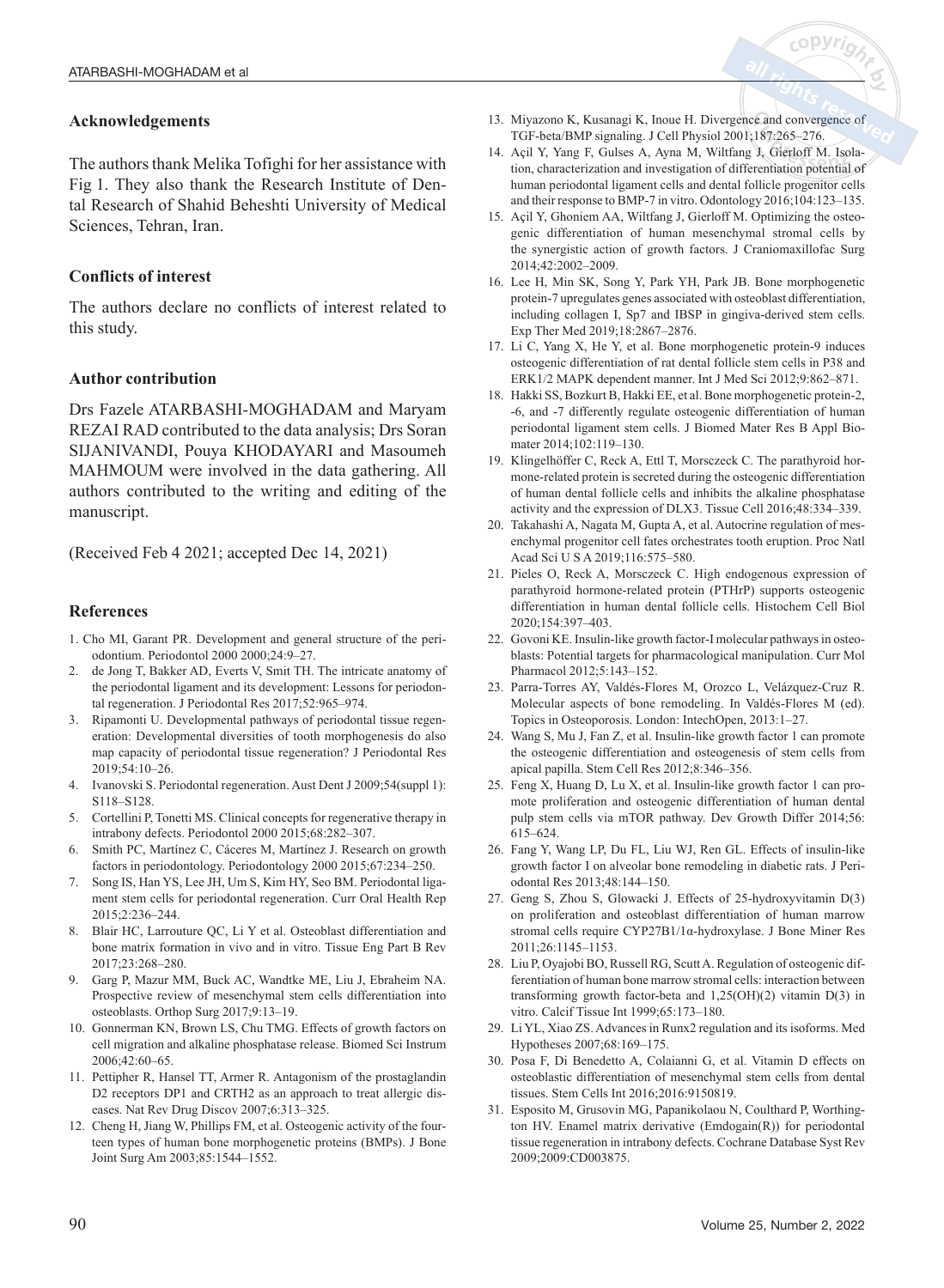<sub>c</sub>opyri<sub>o</sub>

- 32. Davenport DR, Mailhot JM, Wataha JC, Billman MA, Sharawy MM, Shrout MK. Effects of enamel matrix protein application on the viability, proliferation, and attachment of human periodontal ligament fibroblasts to diseased root surfaces in vitro. J Clin Periodontol 2003;30:125–131.
- 33. Lyngstadaas SP, Lundberg E, Ekdahl H, Andersson C, Gestrelius S. Autocrine growth factors in human periodontal ligament cells cultured on enamel matrix derivative. J Clin Periodontol 2001;28:181–188.
- 34. Tokiyasu Y, Takata T, Saygin E, Somerman M. Enamel factors regulate expression of genes associated with cementoblasts. J Periodontol 2000;71:1829–1839.
- 35. Fincham AG, Moradian-Oldak J, Simmer JP, et al. Self-assembly of a recombinant amelogenin protein generates supramolecular structures. J Struct Biol 1994;112:103–109.
- 36. Gestrelius S, Andersson C, Johansson AC, et al. Formulation of enamel matrix derivative for surface coating. Kinetics and cell colonization. J Clin Periodontol 1997;24:678–684.
- 37. Sculean A, Alessandri R, Miron R, Salvi GE, Bosshardt DD. Enamel matrix proteins and periodontal wound healing and regeneration. Clin Adv Periodontics 2011;1:101–117.
- 38. Kémoun P, Laurencin-Dalicieux S, Rue J, et al. Human dental follicle cells acquire cementoblast features under stimulation by BMP-2/-7 and enamel matrix derivatives (EMD) in vitro. Cell Tissue Res 2007;329:283–294.
- 39. França-Grohmann IL, Sangiorgio JPM, Bueno MR, et al. Treatment of dehiscence-type defects with collagen matrix and/or enamel matrix derivative: Histomorphometric study in minipigs. J Periodontol 2020;91:967–974.
- 40. Bosshardt DD, Sculean A, Windisch P, Pjetursson BE, Lang NP. Effects of enamel matrix proteins on tissue formation along the roots of human teeth. J Periodontal Res 2005;40:158–167.
- 41. Ripamonti U, Renton L. Bone morphogenetic proteins and the induction of periodontal tissue regeneration. Periodontol 2000 2006;41:73–87.
- 42. Sasikumar KP, Elavarasu S, Gadagi JS. The application of bone morphogenetic proteins to periodontal and peri-implant tissue regeneration: A literature review. J Pharm Bioallied Sci 2012;4(suppl 2):S427–S430.
- 43. Bozic D, Grgurevic L, Erjavec I, et al. The proteome and gene expression profile of cementoblastic cells treated by bone morphogenetic protein-7 in vitro. J Clin Periodontol 2012;39:80–90.
- 44. Daluiski A, Engstrand T, Bahamonde ME, et al. Bone morphogenetic protein-3 is a negative regulator of bone density. Nat Genet 2001;27:84–88.
- 45. Giannobile WV, Ryan S, Shih MS, Su DL, Kaplan PL, Chan TC. Recombinant human osteogenic protein-1 (OP-1) stimulates periodontal wound healing in class III furcation defects. J Periodontol 1998;69:129–137.
- 46. Hakki SS, Bozkurt BS, Hakki EE. Boron regulates mineralized tissueassociated proteins in osteoblasts (MC3T3-E1). J Trace Elem Med Biol 2010;24:243–250.
- 47. Popowics T, Foster BL, Swanson EC, Fong H, Somerman MJ. Defining the roots of cementum formation. Cells Tissues Organs 2005;181:248–257.
- 48. Ripamonti U, Heliotis M, Rueger DC, Sampath TK. Induction of cementogenesis by recombinant human osteogenic protein-1 (hop-1/ bmp-7) in the baboon (Papio ursinus). Arch Oral Biol 1996;41:121–126.
- 49. Torii D, Tsutsui TW, Watanabe N, Konishi K. Bone morphogenetic protein 7 induces cementogenic differentiation of human periodontal ligament-derived mesenchymal stem cells. Odontology 2016;104:1–9.
- 50. Aberg T, Wozney J, Thesleff I. Expression patterns of bone morphogenetic proteins (Bmps) in the developing mouse tooth suggest roles in morphogenesis and cell differentiation. Dev Dyn 1997;210:383396.
- 51. Komaki M, Iwasaki K, Arzate H, Narayanan AS, Izumi Y, Morita I. Cementum protein 1 (CEMP1) induces a cementoblastic phenotype and reduces osteoblastic differentiation in periodontal ligament cells. J Cell Physiol 2012;227:649–657.
- 52. Alvarez-Pérez MA, Narayanan S, Zeichner-David M, Rodríguez Carmona B, Arzate H. Molecular cloning, expression and immunolocalization of a novel human cementum-derived protein (CP-23). Bone 2006;38:409–419.
- 53. Sowmya S, Chennazhi KP, Arzate H, Jayachandran P, Nair SV, Jayakumar R. Periodontal specific differentiation of dental follicle stem cells into osteoblast, fibroblast, and cementoblast. Tissue Eng Part C Methods 2015;21:1044–1058.
- 54. Xu Y, Lv C, Zhang J, et al. Intermittent parathyroid hormone promotes cementogenesis in a PKA- and ERK1/2-dependent manner. J Periodontol 2019;90:1002–1013.
- 55. Ono W, Sakagami N, Nishimori S, Ono N, Kronenberg HM. Parathyroid hormone receptor signalling in osterix-expressing mesenchymal progenitors is essential for tooth root formation. Nat Commun 2016;7:11277.
- 56. Li T, Yan Z, He S, et al. Intermittent parathyroid hormone improves orthodontic retention via insulin-like growth factor-1. Oral Dis 2021;27:290–300.
- 57. Fujihara C, Kanai Y, Masumoto R, et al. Fibroblast growth factor-2 inhibits CD40-mediated periodontal inflammation. J Cell Physiol 2019;234:7149–7160.
- 58. Tavelli L, McGuire MK, Zucchelli G, et al. Biologics-based regenerative technologies for periodontal soft tissue engineering. J Periodontol 2020;91:147–154.
- 59. Hyun SY, Lee JH, Kang KJ, Jang YJ. Effect of FGF-2, TGF-β-1, and BMPs on teno/ligamentogenesis and osteo/cementogenesis of human periodontal ligament stem cells. Mol Cells 2017;40:550–557.
- 60. Murakami S, Takayama S, Ikezawa K, et al. Regeneration of periodontal tissues by basic fibroblast growth factor. J Periodontal Res 1999;34:425–430.
- 61. Lee AR, Choi H, Kim JH, Cho SW, Park YB. Effect of serial use of bone morphogenetic protein 2 and fibroblast growth factor 2 on periodontal tissue regeneration. Implant Dent 2017;26:664–673.
- 62. Wang L, Huang Y, Pan K, Jiang X, Liu C. Osteogenic responses to different concentrations/ratios of BMP-2 and bFGF in bone formation. Ann Biomed Eng 2010;38:77–87.
- 63. Nagayasu-Tanaka T, Anzai J, Takaki S, et al. Action mechanism of fibroblast growth factor-2 (FGF-2) in the promotion of periodontal regeneration in beagle dogs. PLoS One 2015;10:e0131870.
- 64. Kitamura M, Akamatsu M, Machigashira M, et al. FGF-2 stimulates periodontal regeneration: Results of a multi-center randomized clinical trial. J Dent Res 2011;90:35–40.
- 65. Kitamura M, Nakashima K, Kowashi Y, et al. Periodontal tissue regeneration using fibroblast growth factor-2: Randomized controlled phase II clinical trial. PLoS One 2008;3:e2611.
- 66. Grafe I, Alexander S, Peterson JR, et al. TGF-β family signaling in mesenchymal differentiation. Cold Spring Harb Perspect Biol 2018;10:a022202.
- 67. Teare JA, Ramoshebi LN, Ripamonti U. Periodontal tissue regeneration by recombinant human transforming growth factor-beta 3 in Papio ursinus. J Periodontal Res 2008;43:1–8.
- 68. Mohammed S, Pack AR, Kardos TB. The effect of transforming growth factor beta one (TGF-beta 1) on wound healing, with or without barrier membranes, in a Class II furcation defect in sheep. J Periodontal Res 1998;33:335-344.
- 69. Xu H, He Y, Feng JQ, et al. Wnt3α and transforming growth factor-β induce myofibroblast differentiation from periodontal ligament cells via different pathways. Exp Cell Res 2017;353:55–62.
- 70. Fujii S, Maeda H, Tomokiyo A, et al. Effects of TGF-β1 on the proliferation and differentiation of human periodontal ligament cells and a human periodontal ligament stem/progenitor cell line. Cell Tissue Res 2010;342:233–242.
- 71. Kono K, Maeda H, Fujii S, et al. Exposure to transforming growth factor-β1 after basic fibroblast growth factor promotes the fibroblastic differentiation of human periodontal ligament stem/progenitor cell lines. Cell Tissue Res 2013;352:249–263.